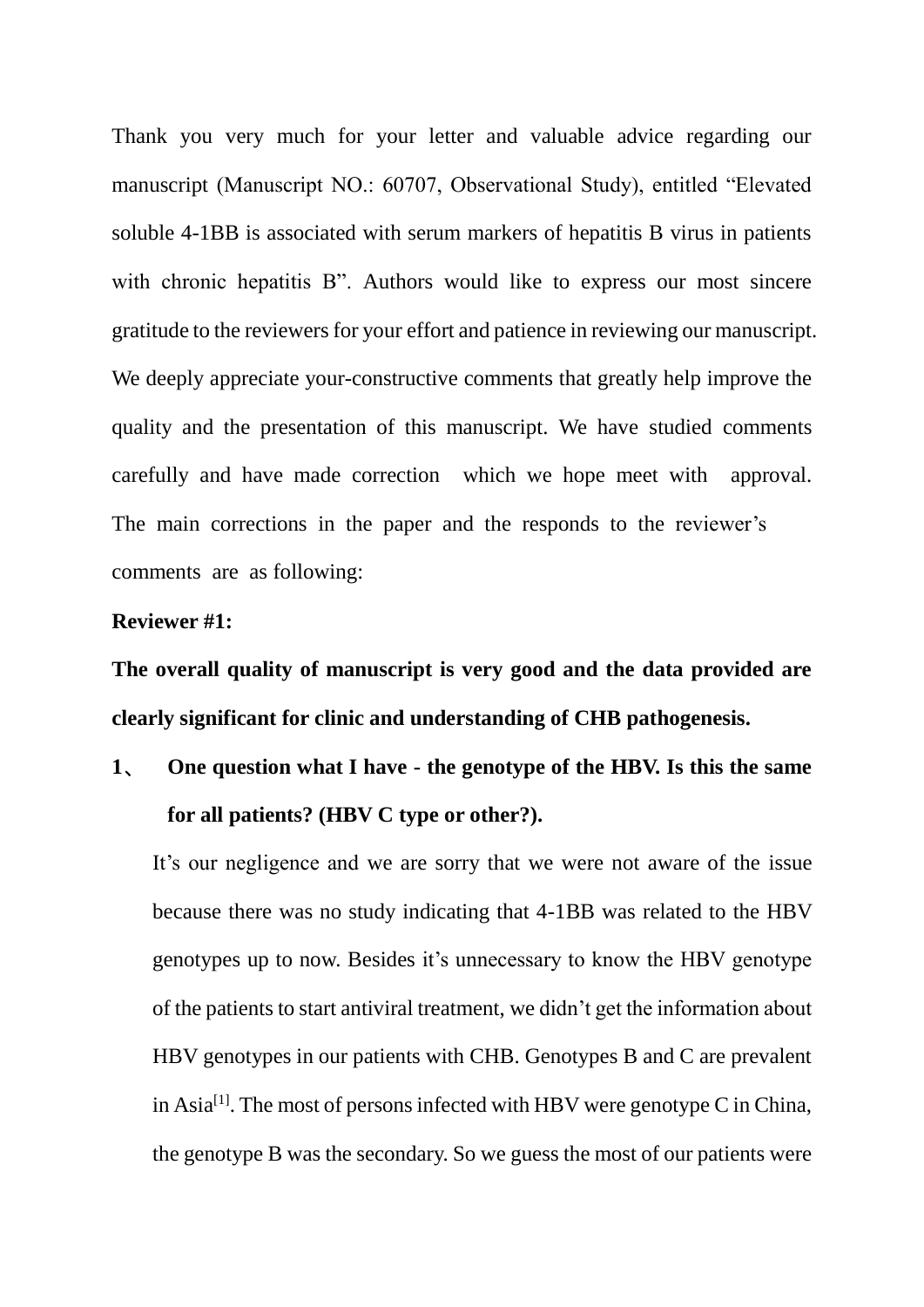genotype C and B. However, we think that it will be an interesting research to study the relationship between 4-1BB and HBV genotypes and it. Maybe we will investigate it in the future.

#### **2、I have also some minor remarks regarding the manuscript text.**

We are so sorry for our negligence. We have made correction according to the Reviewer s comments as following:

## **① In Materials and Methods would be good to mention also manufacturer of Ficoll, used for PBMC separation**

Line 112, the manufacturer of Ficoll has been added.

## **② and which antibodies were used in flow cytometry for CD4+ and CD8+ cell analysis.**

Line 131 and 132, the CD4+ and CD8+ antibodies used in flow cytometry were added.

### **③ Also have to be checked the superscript numbers for cell counts (10 to 7**

#### **instead of 107).**

Line 128, the statement of "1  $\times$  107/ml" were corrected as "1  $\times$  107/ml".

**④ In the end of discussion is absent the reference (33?) for this " There was a study indicating that the expression of the costimulatory molecular?**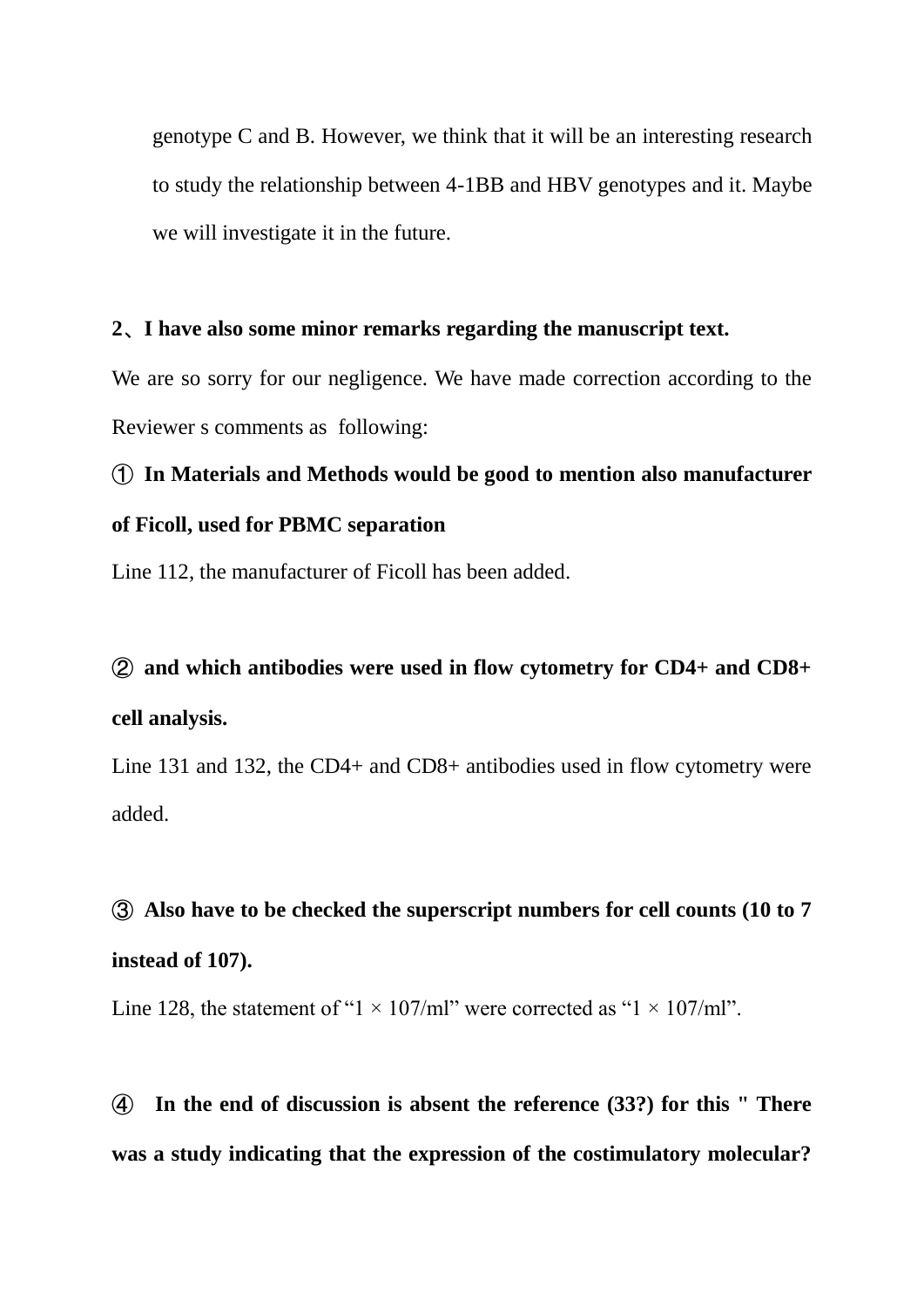**OX40/OX40L, also belonging to the TNF(R)SF, was age-dependent during HBV infection, which can explain why in adult-acquired infection, HBV antigens are usually cleared, whereas in infancy-acquired infection, they persist. Is the word "molecular" have to be used here instead of molecules? Please check this place.** 

Line 305, "the reference 33" was added;

Line 302, the word of "molecular" were corrected as "molecules".

## **⑤ Figure 1. Check the designation of graphs. (ABCDEF), the was AC instead of EF**

In the PowerPoint file, we have designed the alphabetical order of ABCDEF in Figure 1.

We think these suggestions improve the quality of this manuscript a lot. Thank you so much!

#### *Science editor:*

We are so sorry for our negligence. We have made correction according to the editor's comments as following.

#### **Issues raised:**

**(1) I found the title was more than 18 words. The title should be no more than 18 words;** 

We have modified the title of the article to meet the word requirements but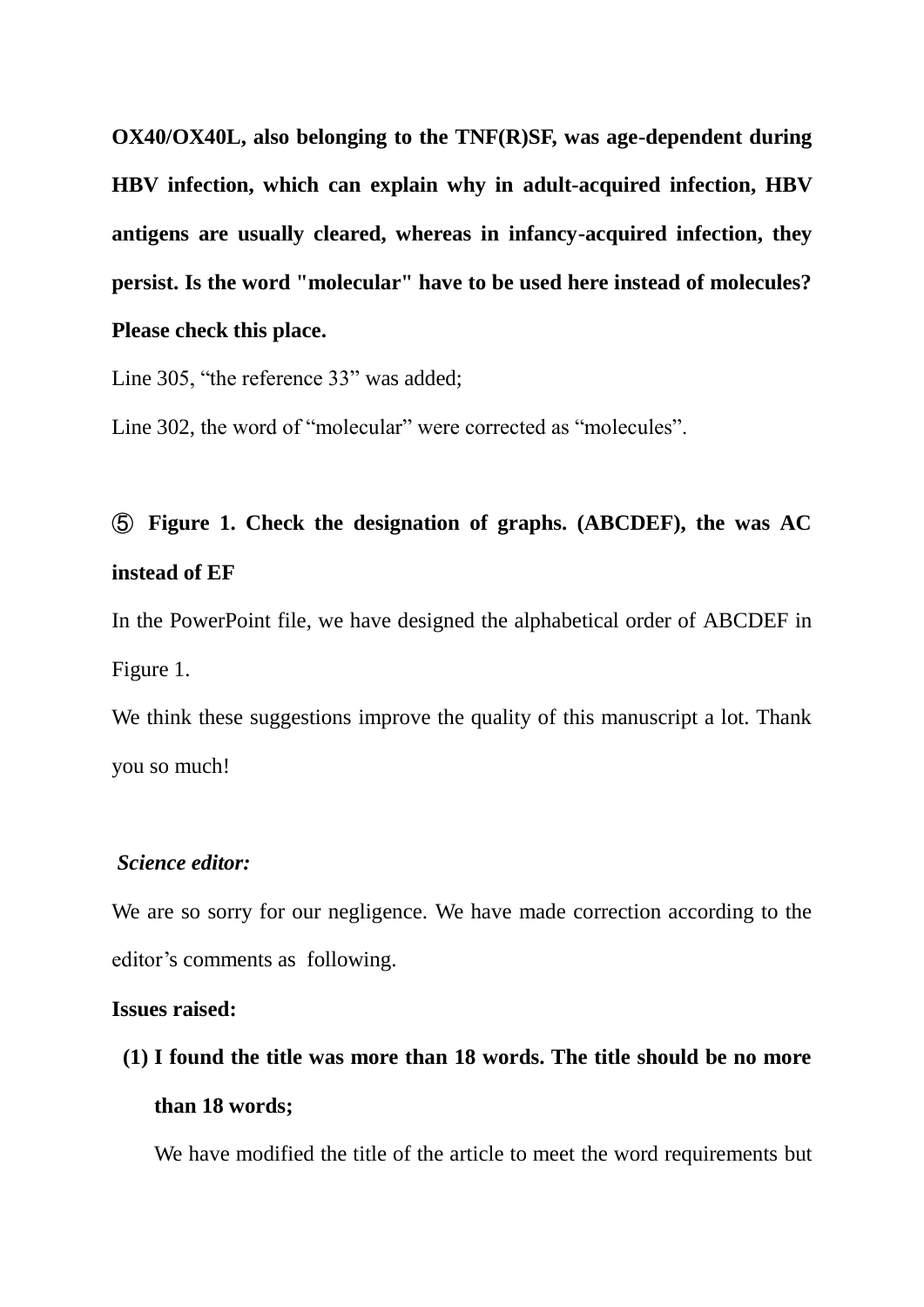try not to change the original meaning of the title.

**(2) I found the authors did not provide the approved grant application form(s). Please upload the approved grant application form(s) or funding agency copy of any approval document(s);** 

We have rewritten the part of the grant which was highlighted and provided the approved grant application form in the file.

**(3) I found the authors did not provide the original figures. Please provide the original figure documents. Please prepare and arrange the figures using PowerPoint to ensure that all graphs or arrows or text portions can be reprocessed by the editor;** 

We have rearranged the figures in the manuscript and in the PowerPoint as a file in which all graphs or arrows or text portions can be reprocessed. We hope to meet with approval.

**(4) I found the authors did not add the PMID and DOI in the reference list. Please provide the PubMed numbers and DOI citation numbers to the reference list and list all authors of the references. Please revise throughout;** 

We are sorry for that and we have added the PMID and DOI and list all authors of the references to each reference according to the guideline for the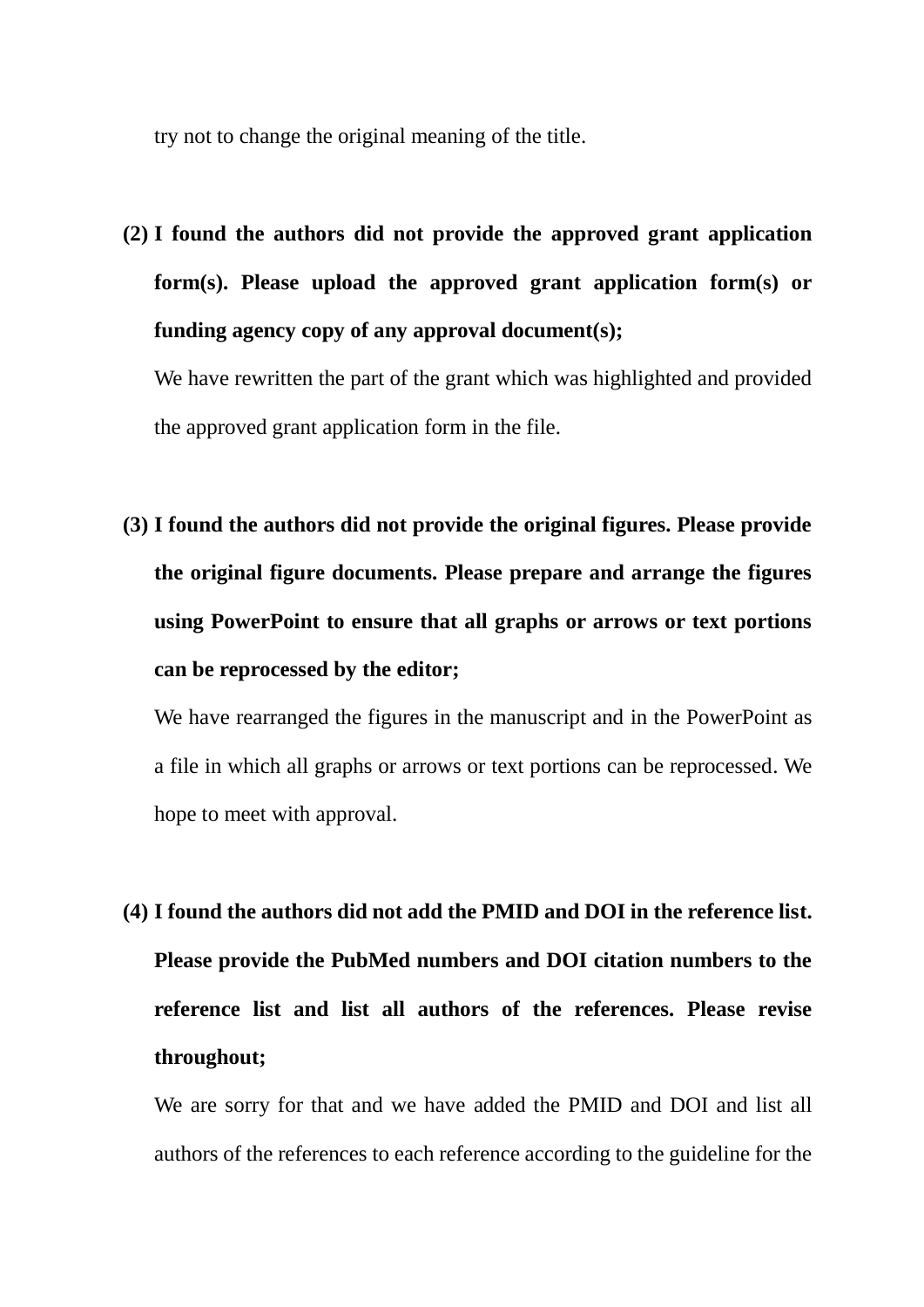part of references.

# (5) **I found the authors did not write the "article highlight" section. Please write the "article highlights" section at the end of the main text;**

We have written the "article highlight" section at the end of the main text.

**(6) the author should number the references in Arabic numerals according to the citation order in the text. The reference numbers will be superscripted in square brackets at the end of the sentence with the citation content or after the cited author's name, with no spaces.**

We are sorry for that and we have modified the part of reference according to the guideline for the part of references: number the references in Arabic numerals and the reference numbers was superscripted in square brackets at the end of the sentence with the citation content or after the cited author's name, with no spaces.

Besides, the *Science editor* raised:

**The authors need to provide the signed Conflict-of-Interest Disclosure Form and Copyright License Agreement. The authors need to download the STROBE checklist and fill out the STROBE checklist with page numbers.** We have provided the signed Conflict-of-Interest Disclosure Form and Copyright License Agreement as files and provided the STROBE checklist with page